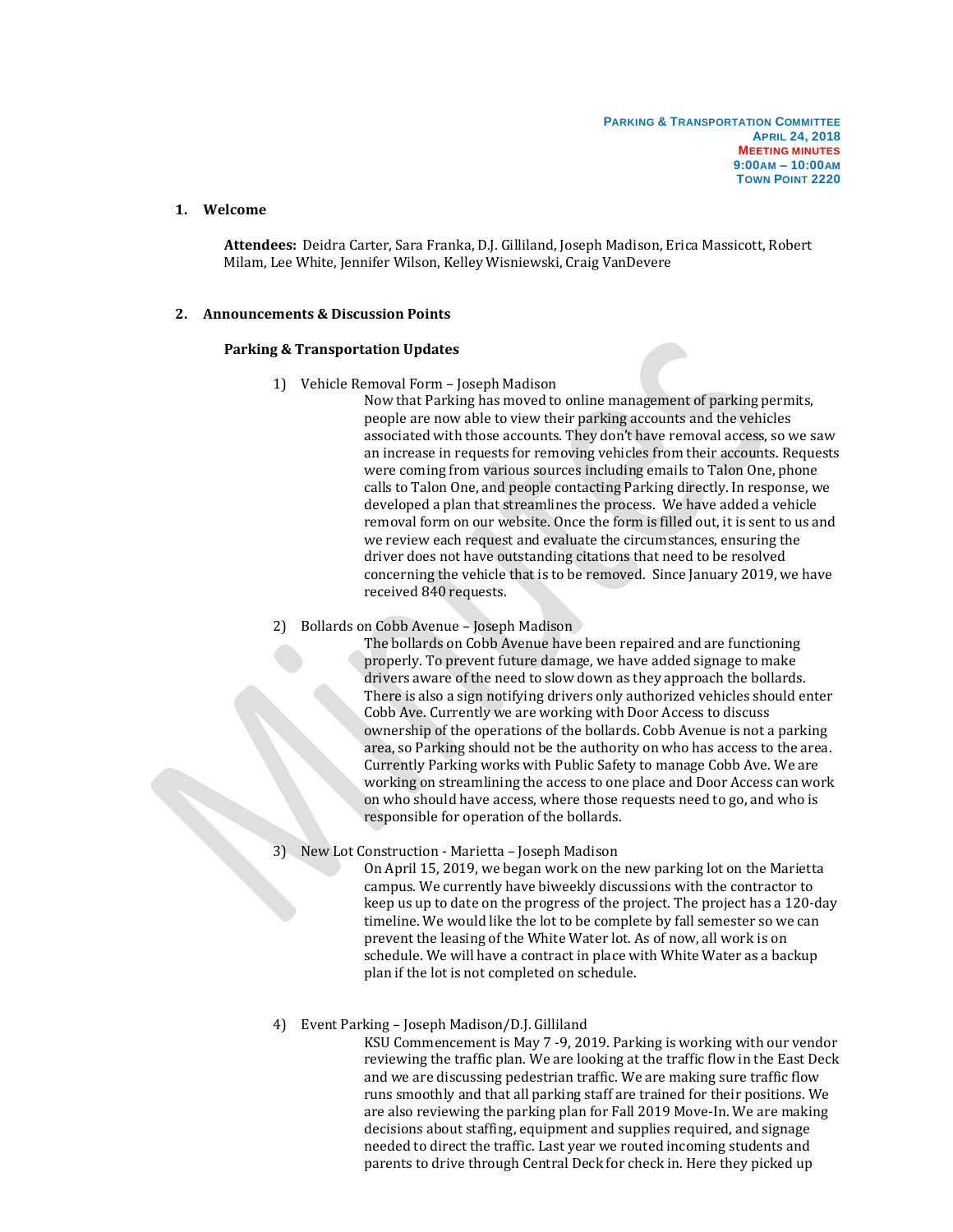their keys and then drove to the dorms to park and unload. This allowed housing to better control demand for unloading zones, by having them check-in at a separate location. Housing operates a drive through move-in process on the Marietta campus and it has been very successful. Last year was the first year that a drive through plan was implemented on the Kennesaw campus. Parking and Transportation plays a large role in this procedure. The initial process was a success and we will improve this year's plan from lessons learned.

5) Ignition Orientation – D.J. Gilliland

Ignition Orientation will start on May 31, 2019. We have 23 Ignition dates planned during the summer between the two campuses. Some of these orientations will have as many as 300 students per session. Parking's goal is to interact with as many of these students as possible to provide information about selecting parking and identifying transportation options on and around campus. We give a short explanation about the parking and transportation options and we give a hand out to each student that reviews the permit selection process and the transportation options.

6) Striping and Signage Updates – D.J. Gilliland

We are currently putting together a list for both campuses for striping needs. We recently finished striping the loading dock area at Chastain Pointe. The area was not previously striped differentiate between areas designed for parking and areas where parking is prohibited. This has been addressed and there is clear area for parking and for large vehicles to load/unload at the dock. We have also striped the police lot on the Kennesaw campus. We are also updating our signs in order to meet the logo standard of the university. We are phasing out many older signs and updating them with the new logo. We are doing this slowly as it is expensive to replace all the signs at once. We are identifying a number of signs to replace each year and budgeting accordingly.

7) Fall Permitting – D.J. Gilliland

We started fall permit sales April 22, 2019. We issued over 1000 permits in the first 24 hours. We have added the option students to choose between an academic year permit, which is valid for the whole year, or a semester only permit. If you are graduating in the fall, you will only need to purchase a permit valid for the fall semester only. Permit selections will become available for each classification throughout the week. Our goal is to sell 10,000 permits by May 6, 2019. In order to reach our goal, we need approximately 40% of each classification to purchase their permits. Our goal is to get as many students as we can permitted before the beginning of the fall semester.

8) NCUR Update – Lee White

Transportation had a very active role in the success of the conference. We provided bus service to 23 hotels along 11 bus routes. Overall, the bus service was a success. We did run into a few issues that we worked through, largely due to the unpredictability of Atlanta traffic. We received positive feedback for our service.

9) Zagster Ridership – Lee White

Zagster is our bike share program on the Marietta campus. We are almost at 20,000 trips. We would like to see the membership numbers rise. The number does ebb and flow as students arrive at KSU and students leave KSU. We continue to message about the program through our Campus Services Marketing team. Overall, the usage is looking very good.

10) Scooter Discussions – Lee White

There has been much discussion on and around our campus about electric scooters and the companies that operate "scooter-share" programs. Within the last year, a lot of activity on university campuses has been generated from "rogue" launch initiatives. This is when the scooter company comes in and drops their scooters all along the public right of way, just outside the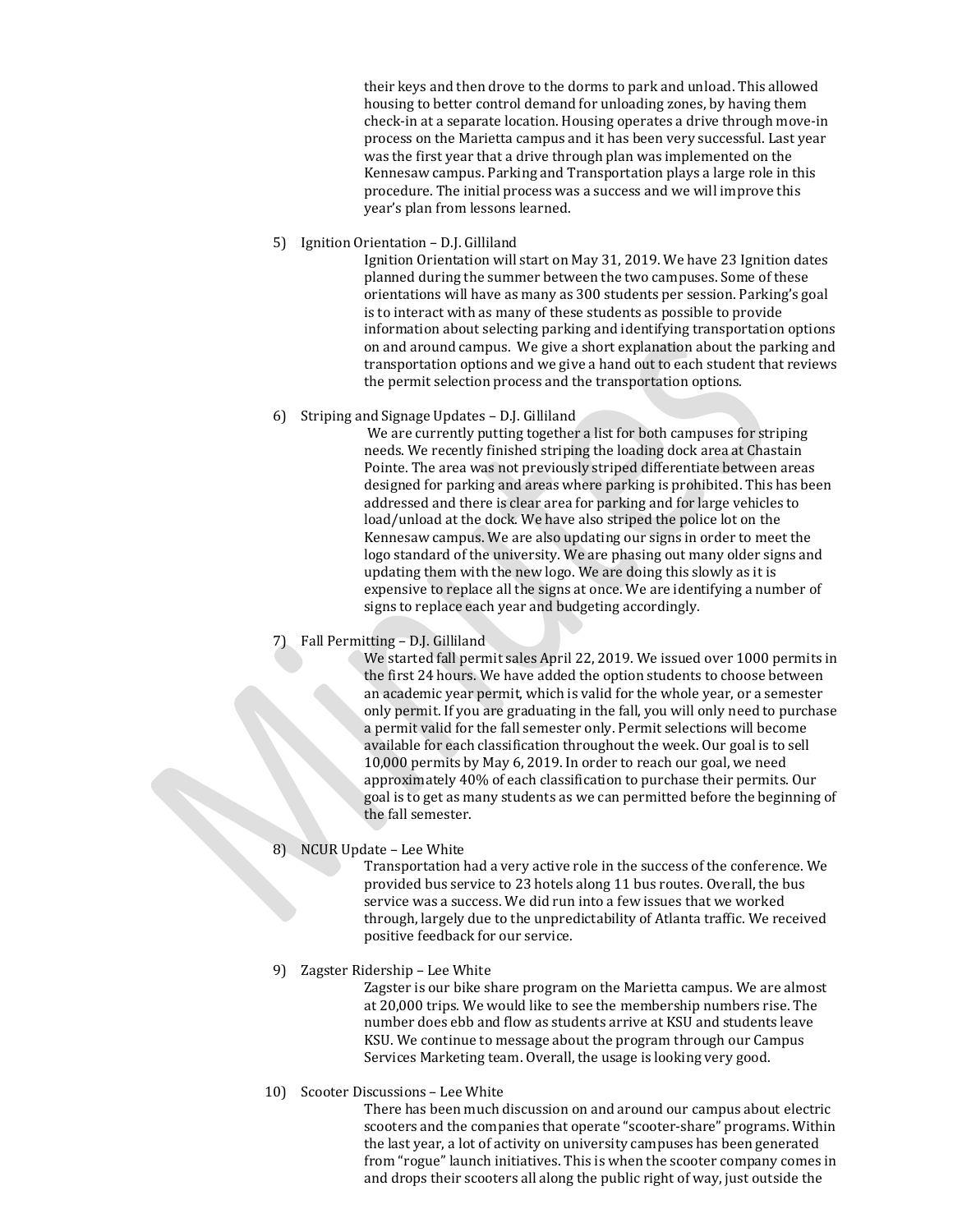college campus property. The campus then becomes inundated with scooters. Back in February 2019, the city of Marietta put a ban on scooters within the city limits. This ordinance prohibits scooter companies from placing scooters on public property. The purpose for this rule is to allow the city more time to observe the impact of these devices in other jurisdictions and plan accordingly. House Bill 454 is proposed legislation that gives local jurisdictions the control to define parameters for what these companies are allowed to do and how they must operate. This bill went to the governor on April 11, 2019. We will soon hear more about the regulations created from this bill. Cobb County is having county-wide discussions which KSU Transportation has been a part of. This is an ongoing discussion.

- 11) Big Owl Bus Update Lee White
	- Big Owl Bus Summer Schedule

o Big Owl Bus summer service will run from May 13-July 26, 2019. We will run all of our normal routes, only with less frequency and shorter hours of operation. The only operational change is that we will run the Gold route, which combines Chastain Pointe and Town Point. Shopping routes will run two days a week, on Thursday and Friday. We offer no bus service on Saturday and Sunday during the summer. This is consistent with the summer bus service we have provide for the past two years.

• Big Owl Bus Ridership Update

o Now that we have all the data for 2018, the ridership numbers looked great. We are still seeing a 30% increase in ridership for 2018. We are expecting to see the numbers begin to level out as we have reached the maximum that we can accommodate with the number of vehicles and routes. We will continue to monitor the numbers and will report at our September meeting.

• Cobb County Rapid Ten

o We have met with Cobb County to discuss the Rapid 10 route that will provide a direct bus connection between our two campuses. The plan is for Cobb County to stop on both the Marietta and the Kennesaw campus beginning Fall 2019. They are going to launch the service in June 2019. It will be available on the KSU campus but you will need to have Cobb fare to use it. In the long term, we would like to explore other partnership opportunities with CobbLinc. We have begun to discuss what that could look like. The earliest that may happen would be Fall 2020.

# **3. Items from the floor – Committee Members**

What are the costs for new signs with the new logos and what is being done with the old metal signs? Are they being recycled?

It would be expensive to replace all the signs at one time. Parking and Transportation is slowly replacing them as needed. We are budgeting each year to replace a certain number of signs. The old signs go to Surplus and we believe they recycle them.

• Can we add verbiage to the service vehicle signs that include "no idling".